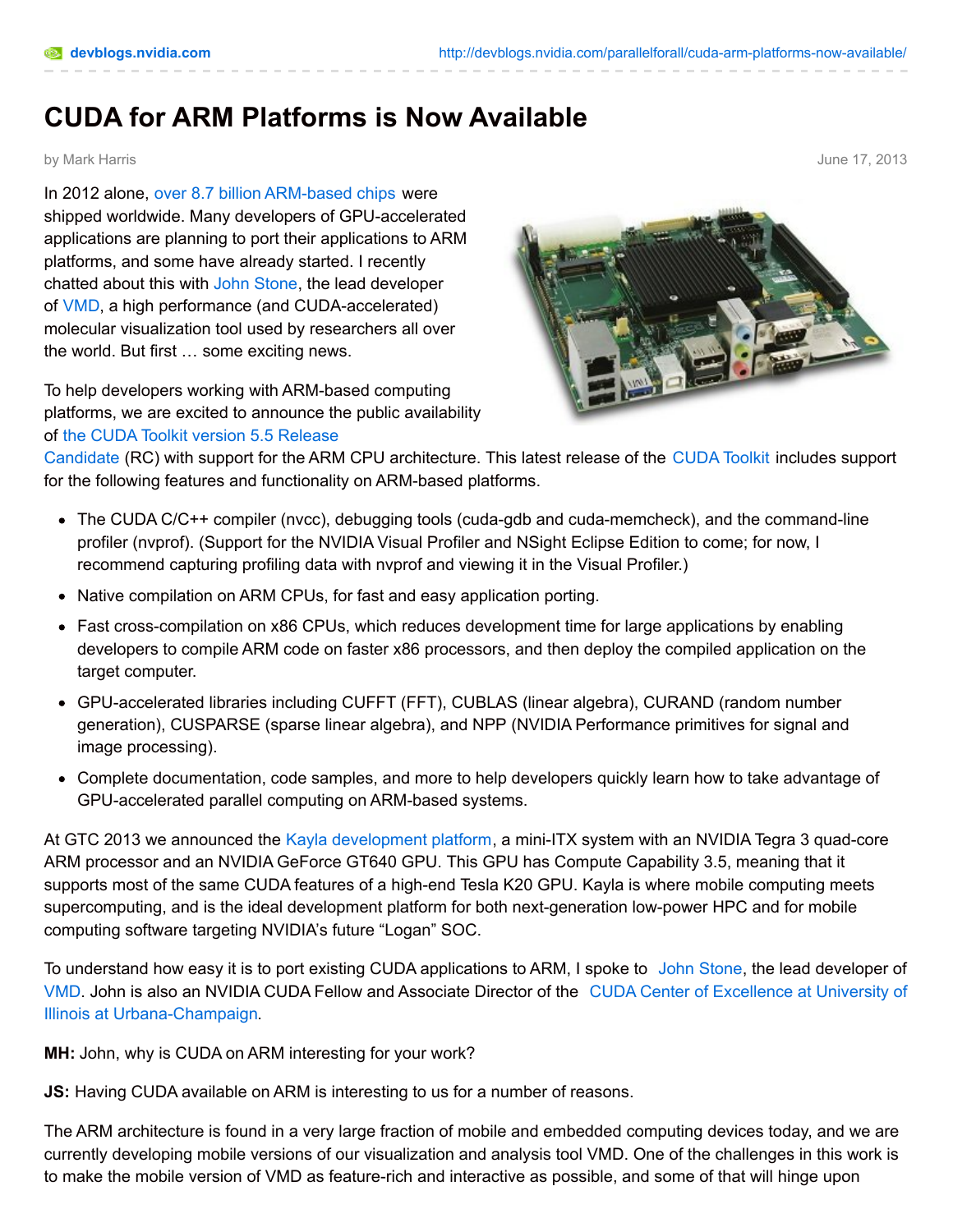achieving high performance in key VMD algorithms. Just as users of the desktop versions of VMD benefit from GPUaccelerated computing now, we hope that we will be able to do the same for mobile devices eventually. Going further,  $\vert$ expect that we could potentially see further proliferation of ARM into laptops or low-cost PC-like computing platforms in the future if it continues to gain popularity. All of this is a straightforward extension of what we've been doing with porting VMD to Android already.

Beyond our interest in mobile platforms, we have been very interested in using CUDA on ARM as a test bed for future

GPU-accelerated energy-efficient supercomputing platforms. As you know, power consumption is a critical factor in the feasability of building the next generation of supercomputers, with so-called "exascale" computers being the next major long-term goal. In 2010 we evaluated the performance and energy efficiency benefits of GPU clusters for several scientific applications and found that beyond their well-known [performance](http://dx.doi.org/10.1109/GREENCOMP.2010.5598297) benefits, GPUs significantly improve energy efficiency.

Recently constructed petascale computers, such as Blue Waters at NCSA, have already begun to spur scientific advances that would not have been possible previously. Our laboratory recently solved the all-atom structure of the HIV-1



A CUDA on ARM development board running VMD, with power usage displayed on an oscilloscope (courtesy John [Stone](http://www.ks.uiuc.edu/~johns)).

capsid on Blue Waters, where we benefited [tremendously](http://nvidianews.nvidia.com/Releases/Breakthrough-in-HIV-Research-Enabled-by-NVIDIA-GPU-Accelerators-9a2.aspx) from the performance of the GPU-accelerated XK7 nodes. It would be wonderful if an exascale supercomputer (roughly 100 times the performance of Blue Waters) were available today; unfortunately, if one built such a machine with today's technology it would require at least one or two orders of magnitude more power. A large fraction of a nuclear power plant would have to be devoted to powering and cooling such a large system. There are many challenges to overcome before exascale computing becomes a reality, but the power consumption issue is fundamental, and the processors found in future supercomputers may have a great deal in common with the energy-efficient mobile platforms of today. Having CUDA available on ARM allows researchers like us to begin preparing our codes for future energy-effient HPC platforms, working past stumbling blocks, and developing new algorithms.

As GPUs continue to get faster and faster from one generation to the next, we have a need to stay ahead of the curve in terms of adapting our software so that we don't end up having CPU or PCI-e bottlenecks in our CUDA algorithms. The CARMA and Kayla platforms have taught us a lot about parts of our code where we'd made assumptions about the ratio of GPU performance to CPU performance, and/or the bandwidth of the PCI-e interconnect. In my view, algorithms that can achieve excellent performance on Kayla could be viewed as being wellprepared for future x86 CPUs paired with next-gen top-end CUDA GPUs such as Maxwell and Volta, and for future GPU hardware that closely couples ARM and GPU cores.

**MH:** What has been your experience with porting CUDA applications to ARM using the CUDA toolkit?

**JS:** We found it very easy to port our CUDA applications to the ARM platform.

We ported [NAMD](https://www.google.com.au/url?sa=t&rct=j&q=&esrc=s&source=web&cd=1&cad=rja&ved=0CC4QFjAA&url=http%3A%2F%2Fwww.ks.uiuc.edu%2FResearch%2Fnamd%2F&ei=-_e-Ucu6M47vqQGOjYDwAw&usg=AFQjCNEuZpDugOywsb5l9-e7PVL1zpp85w&sig2=J_dBYDkoK-6r_A_B4kuipA&bvm=bv.47883778,d.aWM), our molecular dynamics simulation code, in two days, and some of that time also involved porting the [Charm++](https://www.google.com.au/url?sa=t&rct=j&q=&esrc=s&source=web&cd=2&cad=rja&ved=0CDkQFjAB&url=http%3A%2F%2Fcharm.cs.uiuc.edu%2Fresearch%2Fcharm%2F&ei=Rfi-UZmDLYnIyAGdzYCIAw&usg=AFQjCNE0ro7oUUwRE1Z_pDjUXRFmx8C9ig&sig2=G4b9qBTdO9eKYFihRX-zWg&bvm=bv.47883778,d.aWM) parallel runtime system that NAMD is based on. Similarly, it only took us a day or two to port our Lattice Microbes cell simulation software. Porting VMD was most involved due to the large number of libraries it depends on, but I ported VMD and all of its library dependencies in about four days.

The only CUDA code that we had to change when building for ARM was to disable the use of host-mapped memory (zero-copy) in some of our CUDA kernels, since it wasn't supported in the drivers yet. I would say that anyone that has ever worked with multi-platform software should have absolutely no difficulty getting their software running on ARM.